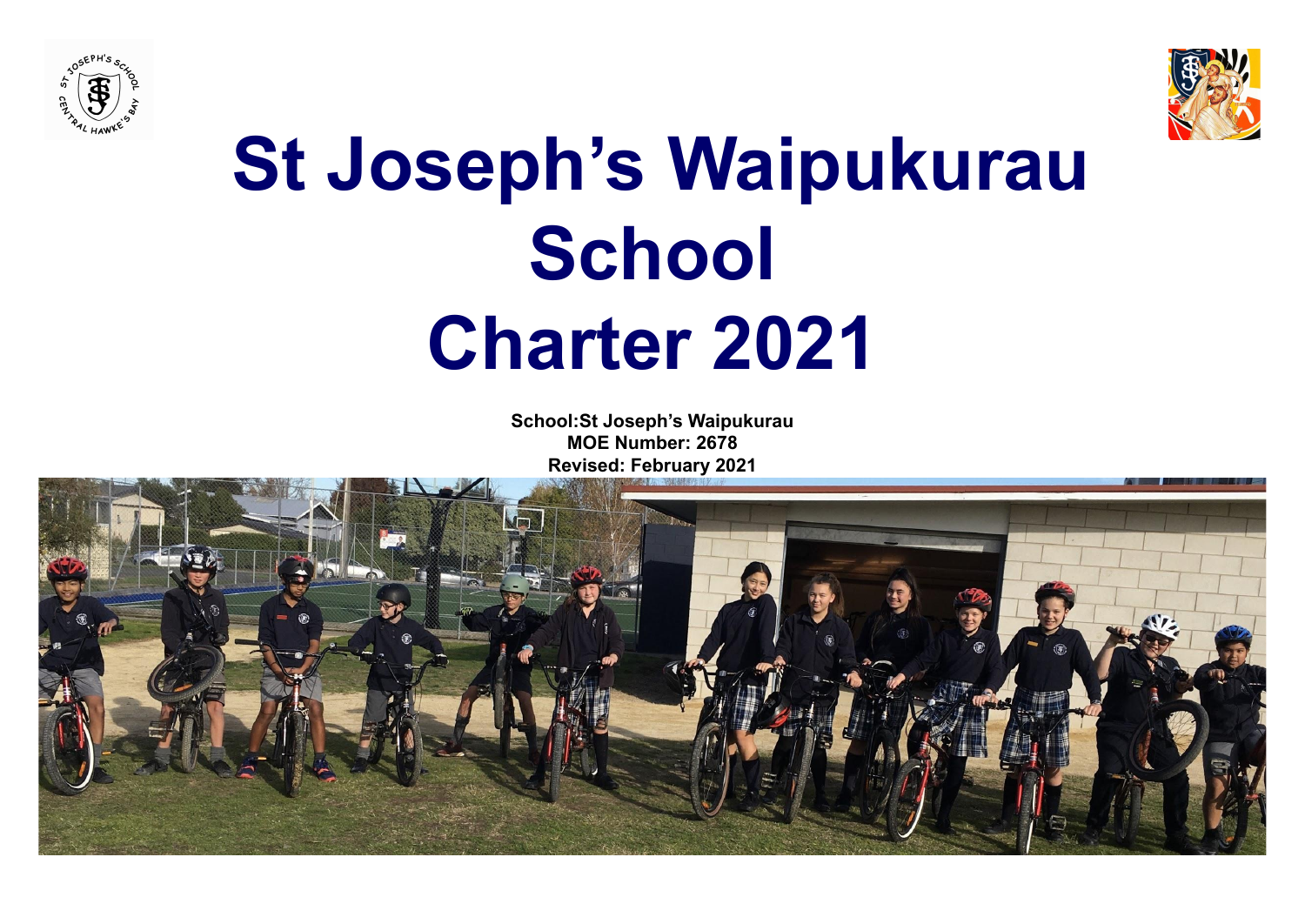### **VISION** *Aspire to excel*

## **MISSION STATEMENT**

*To excel in education embracing the Values and Teachings of the Catholic Faith*

| <b>Inclusion</b>                                                                                                                                                                                                                                                                                                                                                                                                                                                                                                                                                                                                                                                                                                                                                                                                                                                                                                                                                                                                                                                                                                                                                                                                                                                                  | <b>Te Tiriti o Waitangi</b>                                                                                                                                                                                                                                                                                                                                                                                                                                                                                                                                                                                                                                                                                                                                                                                                                                 | <b>Te Reo Maori</b>                                                                                                                                                                                                                                                                                                                                                                                                                                                                                                                                                                                                                                                                                                           |
|-----------------------------------------------------------------------------------------------------------------------------------------------------------------------------------------------------------------------------------------------------------------------------------------------------------------------------------------------------------------------------------------------------------------------------------------------------------------------------------------------------------------------------------------------------------------------------------------------------------------------------------------------------------------------------------------------------------------------------------------------------------------------------------------------------------------------------------------------------------------------------------------------------------------------------------------------------------------------------------------------------------------------------------------------------------------------------------------------------------------------------------------------------------------------------------------------------------------------------------------------------------------------------------|-------------------------------------------------------------------------------------------------------------------------------------------------------------------------------------------------------------------------------------------------------------------------------------------------------------------------------------------------------------------------------------------------------------------------------------------------------------------------------------------------------------------------------------------------------------------------------------------------------------------------------------------------------------------------------------------------------------------------------------------------------------------------------------------------------------------------------------------------------------|-------------------------------------------------------------------------------------------------------------------------------------------------------------------------------------------------------------------------------------------------------------------------------------------------------------------------------------------------------------------------------------------------------------------------------------------------------------------------------------------------------------------------------------------------------------------------------------------------------------------------------------------------------------------------------------------------------------------------------|
| Inclusive education is where all children and young people are<br>engaged and achieve through being present, participating,<br>learning and belonging.                                                                                                                                                                                                                                                                                                                                                                                                                                                                                                                                                                                                                                                                                                                                                                                                                                                                                                                                                                                                                                                                                                                            | The Treaty provides a context for the<br>relationship between the Crown, iwi and<br>Māori. Ensuring Māori students enjoy and<br>achieve education success as Māori is a<br>joint responsibility of the Crown<br>(represented by the Ministry of Education<br>and other education sector agencies) and<br>iwi, hapū and whānau.                                                                                                                                                                                                                                                                                                                                                                                                                                                                                                                              | The responsibility for the revival of Māori language is<br>shared between Māori and the Crown. Māori<br>language can not be secured by the efforts of one<br>party alone. It depends on the ability of both sides to<br>cooperate, participate and contribute.                                                                                                                                                                                                                                                                                                                                                                                                                                                                |
|                                                                                                                                                                                                                                                                                                                                                                                                                                                                                                                                                                                                                                                                                                                                                                                                                                                                                                                                                                                                                                                                                                                                                                                                                                                                                   |                                                                                                                                                                                                                                                                                                                                                                                                                                                                                                                                                                                                                                                                                                                                                                                                                                                             |                                                                                                                                                                                                                                                                                                                                                                                                                                                                                                                                                                                                                                                                                                                               |
| The board will ensure that learners with special learning needs<br>and abilities are supported in their learning so they can make<br>progress in relation to The New Zealand Curriculum and fully<br>participate and contribute to the life of the school, parish and the<br>wider community.<br>The board will ensure that learners with special-learning needs<br>are supported by:<br>Respecting the Tapu and Mana of individual learners<br>-Developing policies and procedures that delineate inclusive<br>school practices<br>-Welcoming learners with diverse learning potential<br>Including ORS and SLS learners where applicable<br>-Writing IEPs for ORS, SLS, and other learners as required<br>-Celebrating a variety of learning abilities<br>Including learners in The New Zealand Curriculum learning<br>contexts<br>-Expecting learners to make progress towards the appropriate<br>national standard levels, according to their diverse potential<br>-Providing opportunities for learners to fully participate in school<br>activities and contribute to the life of the school and community<br>-Extending the progress of all learners with special learning<br>abilities, including gifted and talented in line with our school<br>vision 'Aspire to Excel' | St Joseph's School recognises the<br>significance of The Treaty of Waitangi<br>and its role in the education of Māori<br>students.<br>Ka Hikitia - Accelerating Success<br>2013-2017 gives expression to how the<br>principles of the Treaty of Waitangi (the<br>Treaty) are applied in education.<br>The Treaty provides a context for the<br>relationship between the Crown, iwi and<br>Māori. Ensuring Māori students enjoy and<br>achieve education success as Māori is a<br>joint responsibility of the Crown<br>(represented by the Ministry of Education<br>and other education sector agencies) and<br>iwi, hapū and whānau.<br>Ka Hikitia - Accelerating Success<br>2013-2017 emphasises the power of<br>collaboration and the value of working<br>closely with iwi and Māori organisations to<br>lift the performance of the education<br>system. | St Joseph's School recognises the importance of<br>New Zealand's bicultural heritage.<br>St Joseph's School will provide all students with<br>experiences and understandings in cultural traditions.<br>language and local history<br>St Joseph's School, as appropriate to its community,<br>will develop policies and practices that reflect New<br>Zealand's cultural diversity and the unique position of<br>Maori and Pasifika. If a parent or guardian requests a<br>higher level of Tikanga and / or Te Reo than is at<br>present evident in our school Maori programme, the<br>staff and family will explore possibilities for a suitable<br>solution. This will include other schools and<br>correspondence schools. |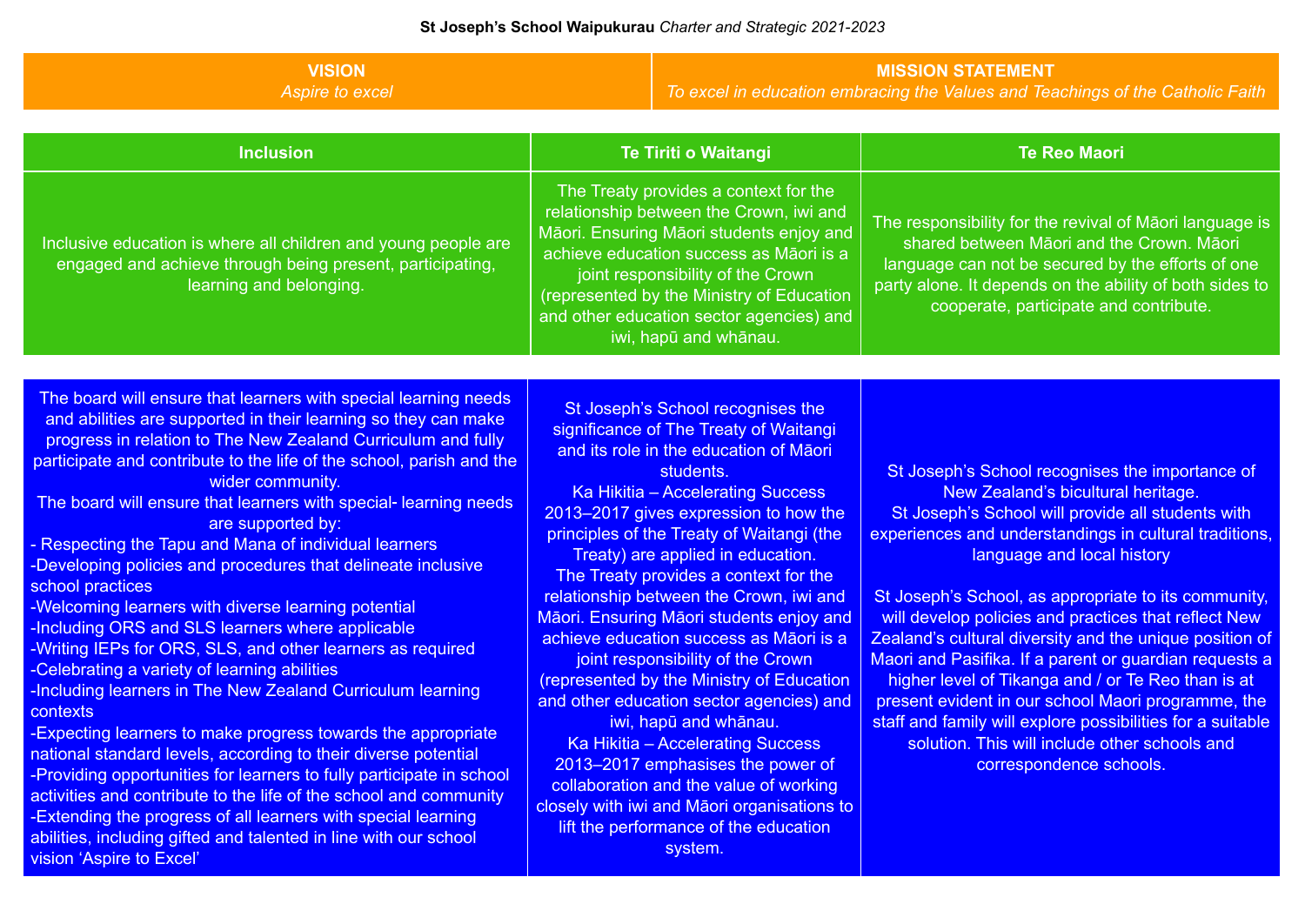# **St Joseph's School Waipukurau**

## *Strategic and Annual Plan 2021-2023*

| <b>VISION</b><br>Aspire to excel                                                                                                                                                                                                                                       |                                                                                                                                                                                                                                                                                         |                                                                   | <b>MISSION STATEMENT</b><br>To excel in education embracing the Values and Teachings of the Catholic Faith                                                                                                                                                           |
|------------------------------------------------------------------------------------------------------------------------------------------------------------------------------------------------------------------------------------------------------------------------|-----------------------------------------------------------------------------------------------------------------------------------------------------------------------------------------------------------------------------------------------------------------------------------------|-------------------------------------------------------------------|----------------------------------------------------------------------------------------------------------------------------------------------------------------------------------------------------------------------------------------------------------------------|
| <b>CATHOLIC CHARACTER</b>                                                                                                                                                                                                                                              | Strategic goals are statements of what you wish to achieve over the period of the strategic plan                                                                                                                                                                                        | <b>STRATEGIC GOALS 2021-2023</b><br><b>EXCELLENCE IN TEACHING</b> | <b>THE ST JOSEPH'S LEARNER</b>                                                                                                                                                                                                                                       |
| Safeguard and strengthen our School's special Catholic<br>Character.                                                                                                                                                                                                   | Develop a culture of continual improvement to foster<br>innovative, effective, culturally responsive staff.                                                                                                                                                                             |                                                                   | To develop a learner with the values, knowledge, skills and<br>actions that will lead them on a path to excellence.                                                                                                                                                  |
| <b>ANNUAL PLAN 2021</b>                                                                                                                                                                                                                                                |                                                                                                                                                                                                                                                                                         |                                                                   |                                                                                                                                                                                                                                                                      |
| How will we safeguard and strengthen our school's<br>special catholic character?                                                                                                                                                                                       | How will we foster excellence in teaching?                                                                                                                                                                                                                                              |                                                                   | How will we lead the St Joseph's Learner on a path to<br>excellence?                                                                                                                                                                                                 |
| Under "Encounter with Christ" look at: Spiritual<br>$\bullet$<br>formation - The Gospel values, clearly sourced<br>from a Gospel story or parable, are taught,<br>modelled and promoted. Students learn how to<br>critique ethical issues from a Catholic perspective. | Teacher as inquiry - mathematics<br>$\bullet$<br>Unpacking of our local curriculum<br>$\bullet$<br>Meaningful integration of all curriculum areas,<br>$\bullet$<br>including RE<br>Cultural responsiveness revisit<br>$\bullet$<br>Develop a plan for te Tiriti o Waitangi<br>$\bullet$ |                                                                   | Mathematics focus (across the curriculum)<br>$\bullet$<br>Alim third year.<br>O<br>Student agency - pathways of learning.<br><b>Assessment - using PACT</b><br>$\circ$<br><b>Writing Focus</b><br>$\bullet$<br>o What does effective literacy practice look<br>like? |
| Follow the 3 Year special character development<br>$\bullet$<br>plan for change.                                                                                                                                                                                       |                                                                                                                                                                                                                                                                                         |                                                                   | ○ Focus on engaging boys in writing by<br>providing experiences.                                                                                                                                                                                                     |
| Introduce Liturgical dance<br>$\bullet$                                                                                                                                                                                                                                |                                                                                                                                                                                                                                                                                         |                                                                   | <b>Assessment for learning</b>                                                                                                                                                                                                                                       |
| Continue the development of the sacred space<br>$\bullet$                                                                                                                                                                                                              | <b>Localised Curriculum</b><br>$\bullet$<br>o What effective teaching looks like in our<br>school.<br>o cultural responsiveness                                                                                                                                                         |                                                                   | Target 1: Maori Boys and Girls Mathematics, (yr 2 to 7<br>below)<br>Target 2: Maori Boys & Boys Writing (yr 2 to 7Below)<br>Target 3: Boys & Maori Boys Reading (yr 2 to 7 below)                                                                                    |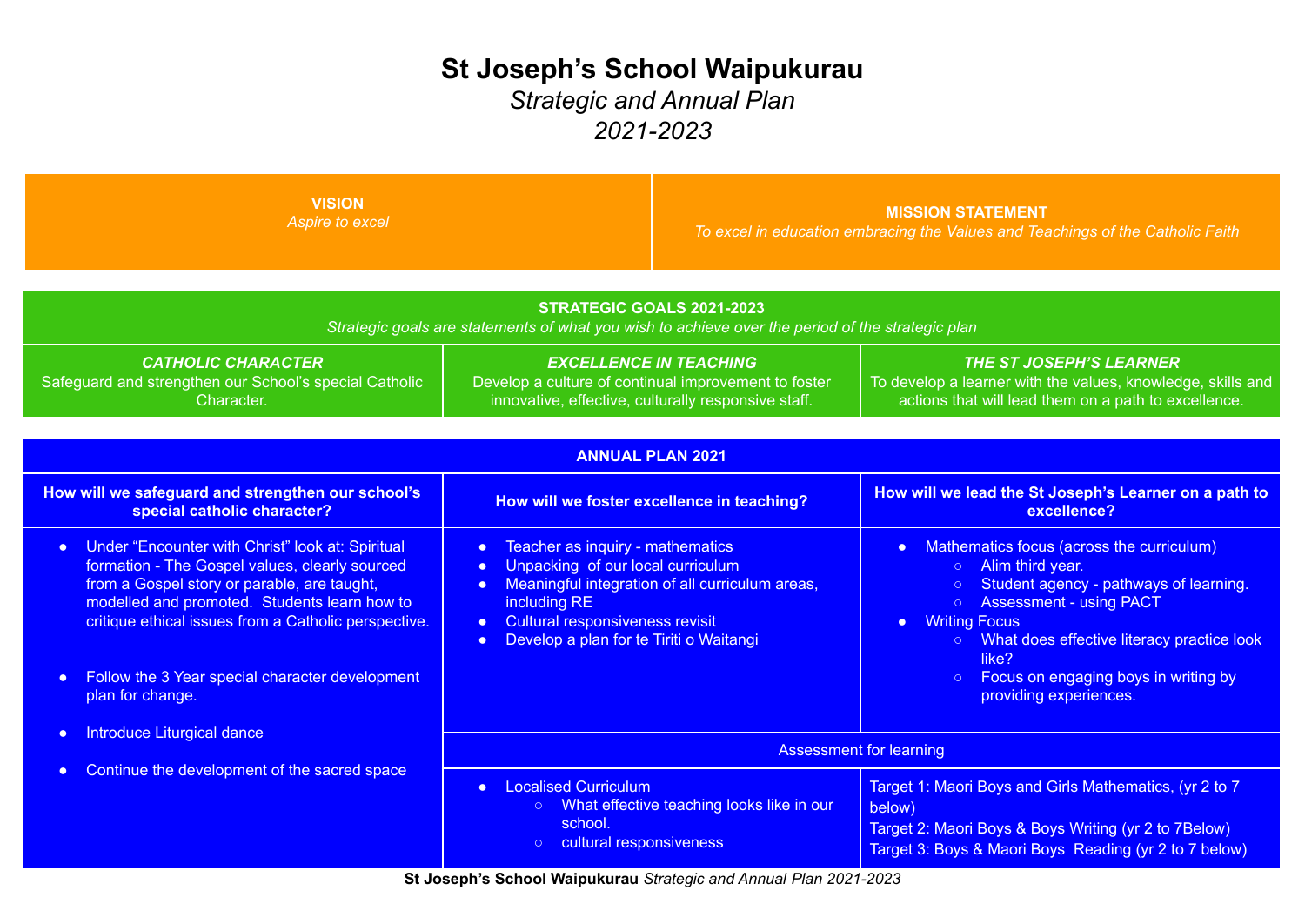**VISION**

#### **MISSION STATEMENT** *To excel in education embracing the Values and Teachings of the Catholic Faith*

| STRATEGIC PLAN 2021-2023: Strengthen and nourish our School's special Catholic Character.                                                                                                                                                                   |                                                                                                                                                                                  |                                                                                                                                                                                      |  |  |
|-------------------------------------------------------------------------------------------------------------------------------------------------------------------------------------------------------------------------------------------------------------|----------------------------------------------------------------------------------------------------------------------------------------------------------------------------------|--------------------------------------------------------------------------------------------------------------------------------------------------------------------------------------|--|--|
| 2021                                                                                                                                                                                                                                                        | 2022                                                                                                                                                                             | 2023                                                                                                                                                                                 |  |  |
| • Under "Encounter with Christ" look at: Spiritual<br>formation - The Gospel values, clearly sourced<br>from a Gospel story or parable, are taught,<br>modelled and promoted. Students learn how to<br>critique ethical issues from a Catholic perspective. | • Under "Chritian Witness" - the use of displays and<br>symbols provide witness to the Catholic identity of<br>our school.<br>• Continue to follow 3 year Special Character plan | • Under "Encounter with Christ" Whanau are<br>actively engaged in the faith Journey of their<br>children and the school has specific information or<br>activities to encourage this. |  |  |
| • Follow the 3 Year special character development<br>plan for change.                                                                                                                                                                                       | Continue the development of the sacred space<br>Social Justice                                                                                                                   | Review and update 3 year Special Character plan                                                                                                                                      |  |  |
| Introduce Liturgical dance<br>Continue the development of the sacred space                                                                                                                                                                                  | Sustainable Environment                                                                                                                                                          |                                                                                                                                                                                      |  |  |

|  | <b>ANNUAL PLAN 2021</b> |  |
|--|-------------------------|--|
|  |                         |  |

| <b>Expected Outcomes</b>                                                                                                                                                                        | <b>Actions / Resourcing</b>                                                                                                                                                                                                                                                                                                                                                                                                                                                                                                                                                                                                                                                                                                                                                                                                                                                                                                                                                       | <b>Responsibility</b>                                | <b>Timeframe</b> | Outcomes.                                                                                                                                                                                                                                                                                                                                                                                                                                                                                      |
|-------------------------------------------------------------------------------------------------------------------------------------------------------------------------------------------------|-----------------------------------------------------------------------------------------------------------------------------------------------------------------------------------------------------------------------------------------------------------------------------------------------------------------------------------------------------------------------------------------------------------------------------------------------------------------------------------------------------------------------------------------------------------------------------------------------------------------------------------------------------------------------------------------------------------------------------------------------------------------------------------------------------------------------------------------------------------------------------------------------------------------------------------------------------------------------------------|------------------------------------------------------|------------------|------------------------------------------------------------------------------------------------------------------------------------------------------------------------------------------------------------------------------------------------------------------------------------------------------------------------------------------------------------------------------------------------------------------------------------------------------------------------------------------------|
| The Gospel values, clearly sourced<br>from a Gospel story or parable, are<br>taught, modelled and promoted.<br>Students learn how to critique<br>ethical issues from a Catholic<br>perspective. | <b>Shared Understanding</b><br>The Gospel values are aligned with our school<br>values and are traught consistently throughout the<br>school.<br><b>Information Sharing</b><br>The gospel values which are being focused on each<br>term are shared with our parent community with<br>activities provided to be done as a whanau at home.<br><b>Strengthen Parish/School Relationships.</b><br>Encourage attendance of families whose children<br>are doing altar serving. Personal invites to mass.<br>Families rostered on ministry - welcoming,<br>hospitality, gifts, prayers of the faithful etc<br>asking parents to take part in the school mass too.<br>More kids involved the more they will attend.<br><b>Communication with the Community</b><br>Special Character Section in the newsletter<br>Information evening/s<br>Parent/teacher communication - e.g. via Sharing RE<br>learning via See Saw<br><b>Board</b><br>Board understanding of the Gospel Values led by | Principal, DP, DRS, staff<br>and BOT<br><b>PNCEO</b> | End of the year  | • Catholic Character Survey sent out<br>and data unpacked.<br>Clear communication between<br>teachers and parents around what<br>gospel values are being taught at<br>school and how it can be linked to the<br>home.<br>80% attendance to school masses.<br>Each weekly newsletter has a special<br>$\bullet$<br>character information section.<br><b>Family and School get togethers each</b><br>$\bullet$<br>term.<br>Time set aside at each board meeting<br>to reflect on a gospel value. |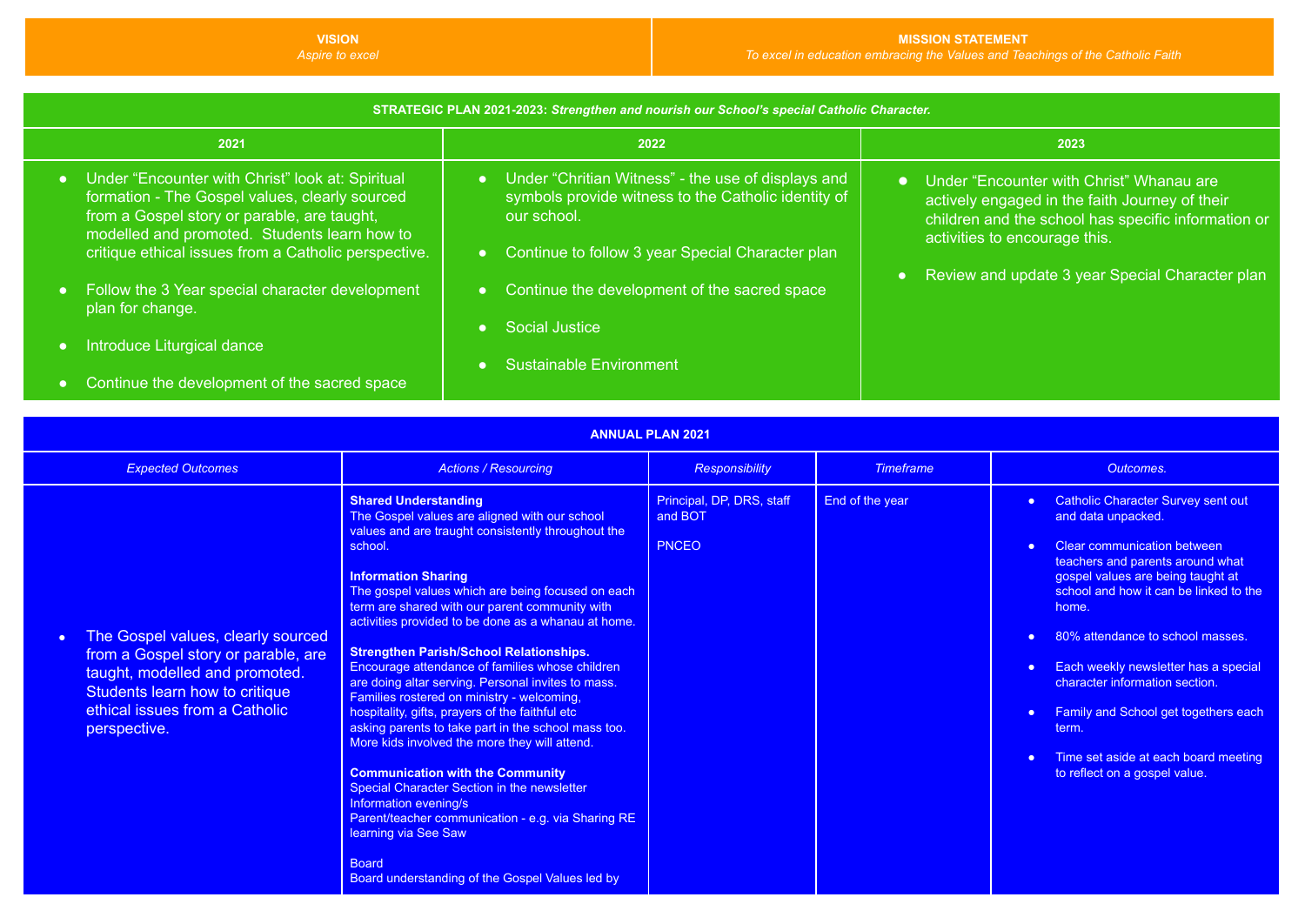|                                                                                                                                                      | <b>Principal and Proprietors Appointees</b>                                                                                                                                                                                                                                                                                                                                                                                                              |                                                                   |               |                                                                                                                                                                                                                                         |
|------------------------------------------------------------------------------------------------------------------------------------------------------|----------------------------------------------------------------------------------------------------------------------------------------------------------------------------------------------------------------------------------------------------------------------------------------------------------------------------------------------------------------------------------------------------------------------------------------------------------|-------------------------------------------------------------------|---------------|-----------------------------------------------------------------------------------------------------------------------------------------------------------------------------------------------------------------------------------------|
| A planned approach to meet the<br>$\bullet$<br>recommendations of the review.<br>Follow the 3 Year special character<br>development plan for change. | Follow the special character plan which<br>$\bullet$<br>identifies priorities in Special character<br>Assigned staff meeting time to work<br>$\bullet$<br>through special character and the strands<br>that are being taught.<br>Board to ensure time is set aside each<br>$\bullet$<br>meeting to reflect on how we are<br>safeguarding our Catholic Character.<br>Staff have opportunities to take part in<br>$\bullet$ .<br>professional development. | Principal, DP, DRS, staff<br>and BOT, PNCEO                       | End of Term 2 | • Time set aside at each board meeting<br>to reflect or review an aspect of our<br>school special character.                                                                                                                            |
| Introduce Liturgical dance as<br>$\bullet$<br>another way to encounter Christ.                                                                       | The DRS to work with a group of Children<br>$\bullet$ .<br>to teach them Liturgical dance.<br>DRS to support all staff using drama to<br>$\bullet$ .<br>teach the Gospel values. Time set aside in<br>staff meetings for this to happen.                                                                                                                                                                                                                 | DRS. Teachers and<br>Principal                                    | End of term 3 | Staff to have understanding of liturgical<br>$\bullet$<br>dance and to introduce it to their<br>students.<br>• Students will understand what liturgical<br>dance is and some students will take<br>part in performing liturgical dance. |
| A sacred space for a class, small<br>$\bullet$<br>group or individuals to spend time<br>in.                                                          | Follow the plan for the Sacred Space, which will be<br>done in stages as follows:<br>Make the pathway<br>$\bullet$<br>Install the water fountain and statues<br>$\bullet$<br><b>Plant the trees</b><br>$\bullet$<br><b>Plant the shrubs and flaxes</b><br>$\bullet$<br>Carve the Po's and make the kowhaiwhai<br>$\bullet$<br>patterns.<br>Carve and make the whainga (entrance<br>way to our sacred space)                                              | Principal, DP, DRS, staff<br>and Children, BOT,<br>Family/Whanau, | End of term 4 | A sacred space will be created for<br>$\bullet$ .<br>students, staff and community will be<br>able to use.<br>To have an opening and blessing of<br>$\bullet$<br>the school's sacred space.                                             |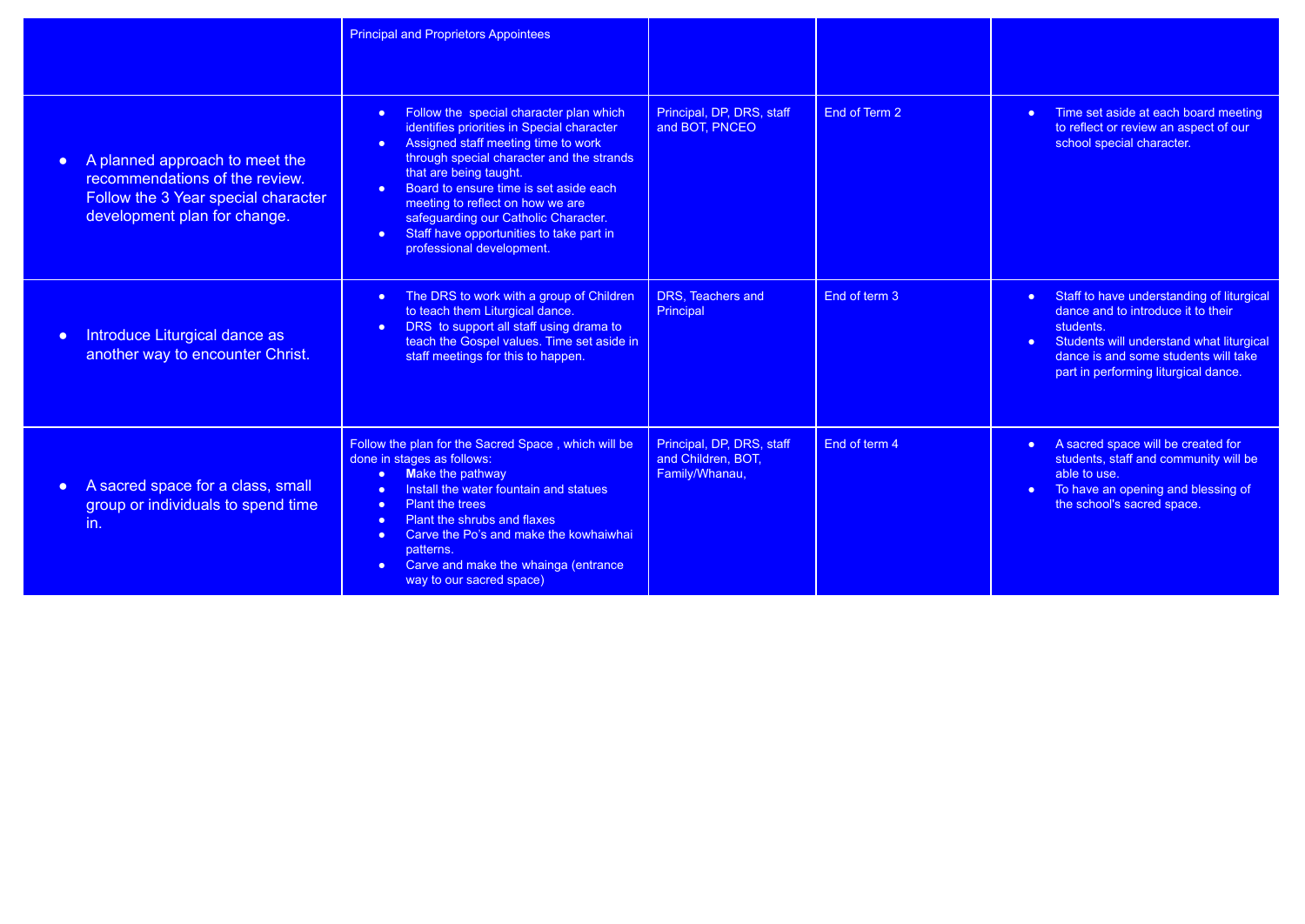| <b>/ISION</b>    | <b>MISSION STATEMENT</b>                                                            |
|------------------|-------------------------------------------------------------------------------------|
| Aspire to excel. | To excel in education embracing the Values and Teachings of the Catholic Faith $\,$ |
|                  |                                                                                     |

| STRATEGIC PLAN 2021-2023: Develop a culture of continual improvement to foster innovative, effective, culturally responsive staff.                                                             |                                                                                                                                                                                                                |                                                                                                                                                                                                                |  |
|------------------------------------------------------------------------------------------------------------------------------------------------------------------------------------------------|----------------------------------------------------------------------------------------------------------------------------------------------------------------------------------------------------------------|----------------------------------------------------------------------------------------------------------------------------------------------------------------------------------------------------------------|--|
| 2021                                                                                                                                                                                           | 2022                                                                                                                                                                                                           | 2023                                                                                                                                                                                                           |  |
| Teacher as Inquiry<br>Unpacking of our local curriculum<br>Meaningful integration of RE in to all learning areas<br>Cultural responsiveness revisit<br>Develop a plan for te Tiriti o Waitangi | Teacher as Inquiry<br>Implementation of our local curriculum<br>Meaningful integration of RE in to all learning areas<br>Cultural responsiveness implementation<br>Following the plan for te Tiriti o Waitangi | Teacher as Inquiry<br>Implementation of our local curriculum<br>Meaningful integration of RE in to all learning areas<br>Cultural responsiveness implementation<br>Following the plan for te Tiriti o Waitangi |  |

| <b>ANNUAL PLAN 2021</b>                                                                                                                                        |                                                                                                                                                                                                                                                                                                                                                                  |                                         |                  |                                                                                                                                                                                                                                                |
|----------------------------------------------------------------------------------------------------------------------------------------------------------------|------------------------------------------------------------------------------------------------------------------------------------------------------------------------------------------------------------------------------------------------------------------------------------------------------------------------------------------------------------------|-----------------------------------------|------------------|------------------------------------------------------------------------------------------------------------------------------------------------------------------------------------------------------------------------------------------------|
| <b>Expected Outcomes</b>                                                                                                                                       | <b>Actions / Resourcing</b>                                                                                                                                                                                                                                                                                                                                      | <b>Responsibility</b>                   | <b>Timeframe</b> | Outcomes.                                                                                                                                                                                                                                      |
| Unpack our local curriculum with<br>staff.                                                                                                                     | <b>Targeted staff meetings about sections</b><br>$\bullet$<br>of curriculum.<br>Learn Tagalog in Yr 7/8<br>$\bullet$<br><b>Feast days observed for Filipinos and</b><br>$\bullet$<br>Indian families                                                                                                                                                             | Principal, DP,<br>DRS. Teachers and BOT | End of Term 4    | <b>Framework developed and linked to NZC</b><br>$\bullet$<br>and is culturally responsive.                                                                                                                                                     |
| Staff confident using teaching as<br>$\bullet$<br>an Inquiry model to strengthen and<br>enhance best practice in their<br>classrooms.                          | Staff all take part in teacher inquiry as<br>$\bullet$ .<br>part of our Alim engagement for maths.                                                                                                                                                                                                                                                               | Principal, DP, Staff and BOT            | End of Term 4    | Teacher planning and student engagement<br>$\bullet$<br>Differentiate planning to meet student<br>$\bullet$<br>needs.                                                                                                                          |
| Teachers feel confident weaving<br>our gospel values through our<br>curriculum.                                                                                | Planning has references to gospel<br>$\bullet$ .<br>values.<br>Staff to do a mini inquiry to unpack the<br>$\bullet$<br>gospel values.<br>Gospel values displayed on the walls<br>$\bullet$<br>and linked with our school values.                                                                                                                                | Principal, DP, DRS and Staff            | End of Term 4    | Teacher planning, students work,<br>$\bullet$<br>classroom environment<br>Regular communication between school<br>$\bullet$<br>and whanau                                                                                                      |
| To have a clear vision and direction<br>$\bullet$<br>for our culturally responsive<br>curriculum which is integrated and<br>connected to our local curriculum. | Cultural responsiveness is all cultures<br>Powhiri<br>$\bullet$<br><b>Marae visit</b><br>$\bullet$<br>pepeha/mihi<br>$\bullet$<br>School haka and school waiata<br>$\bullet$<br>Target PD on cultural responsiveness.<br>Specialists invited - Conrad & Te Ao<br>$\bullet$<br>Marama<br>School to take part in the Mana<br>$\bullet$ .<br>enhancement programme. | Principal, DP & Staff<br><b>BOT</b>     | End of term 3    | Linked to our local curriculum.<br>$\bullet$<br>Students know their Mihi.<br>$\bullet$<br>The school has visited a local Marae.<br>$\bullet$<br>Students learn about the tikanga when<br>$\bullet$<br>visiting a marae and how a powhiri works |
|                                                                                                                                                                | Develop a plan to ensure we are<br>$\bullet$                                                                                                                                                                                                                                                                                                                     | Principal, Board and Staff              |                  | • A clear plan going forward on how our                                                                                                                                                                                                        |

<u> La Carlo de la Ca</u>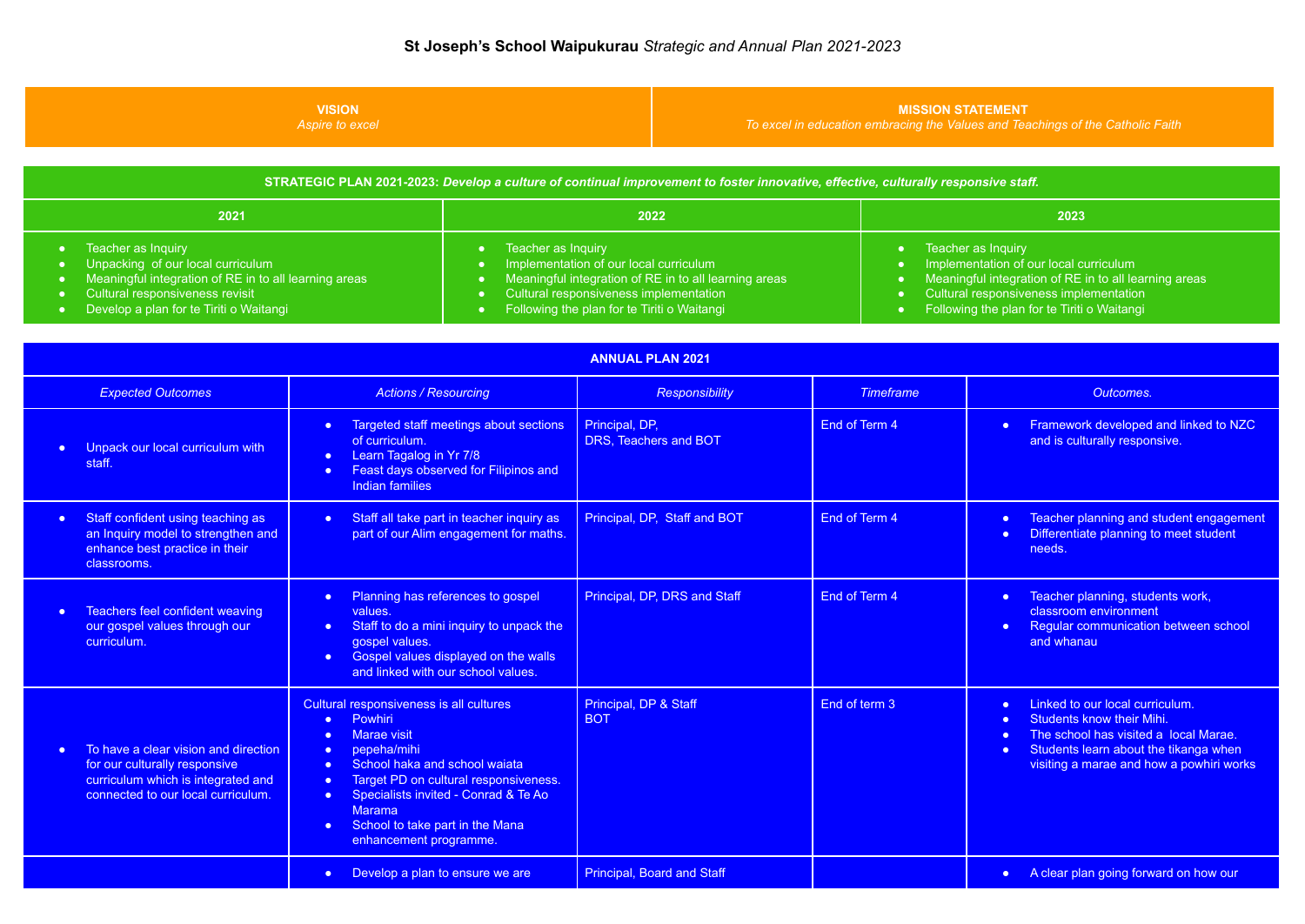| ٠ | Develop a plan for Te Tiriti o |
|---|--------------------------------|
|   | Waitangi                       |

- meeting the Te Tiriti O Waitangi that embeds in school culture & is sustainable.
- Set time aside at staff meetings to unpack Kahikatea & Taitiako with Staff

school will enhance Te Reo Maori at our school.

**St Joseph's School Waipukurau** *Strategic and Annual Plan 2021-2023*

**VISION** *Aspire to excel*

#### **MISSION STATEMENT**

*To excel in education embracing the Values and Teachings of the Catholic Faith*

| STRATEGIC PLAN 2021-2023: To develop a learner with the values, knowledge, skills and actions that will lead them on a path to excellence.                                                                                                                                       |                                                                                                        |                                                                                                        |  |  |
|----------------------------------------------------------------------------------------------------------------------------------------------------------------------------------------------------------------------------------------------------------------------------------|--------------------------------------------------------------------------------------------------------|--------------------------------------------------------------------------------------------------------|--|--|
| 2021                                                                                                                                                                                                                                                                             | 2022                                                                                                   | 2023                                                                                                   |  |  |
| Mathematics focus (across the curriculum)<br>Alim third year.<br>Student agency - pathways of learning.<br>Assessment - using PACT<br><b>Writing Focus</b><br>What does effective literacy practice look like?<br>Focus on engaging boys in writing by providing<br>experiences. | Curriculum area targets<br>Consistency of teacher practice<br>Rich learning opportunities for students | Curriculum area targets<br>Consistency of teacher practice<br>Rich learning opportunities for students |  |  |

| <b>ANNUAL PLAN 2021</b>                                               |                                                                                                                                                                                                                                                                                                                                                                                                                                         |                                                          |                                               |                                                                                                                                                                                                                                                                                                                                                                                             |
|-----------------------------------------------------------------------|-----------------------------------------------------------------------------------------------------------------------------------------------------------------------------------------------------------------------------------------------------------------------------------------------------------------------------------------------------------------------------------------------------------------------------------------|----------------------------------------------------------|-----------------------------------------------|---------------------------------------------------------------------------------------------------------------------------------------------------------------------------------------------------------------------------------------------------------------------------------------------------------------------------------------------------------------------------------------------|
| <b>Expected Outcomes</b>                                              | <b>Actions / Resourcing</b>                                                                                                                                                                                                                                                                                                                                                                                                             | <b>Responsibility</b>                                    | <b>Timeframe</b>                              | Outcomes.                                                                                                                                                                                                                                                                                                                                                                                   |
| Acceleration of target students &<br>Extension of other students.     | Taking part in Alim for 2020 (third year)<br>$\bullet$<br>Continue with small target groups<br>$\bullet$<br>Teacher inquiry (TAI) for maths<br>$\bullet$<br>Specific maths vocab across the<br>$\bullet$<br>school<br><b>Rich fasks</b><br>$\bullet$<br>Regular monitoring and assessment<br>$\bullet$<br>Implement low floor high ceiling maths<br>$\bullet$<br>tasks<br>MST (Maths specialist teacher) being<br>$\bullet$<br>trained. | Lead Alim teacher, Principal,<br><b>MST and Teachers</b> | End of Term 4<br>Reviewed end of<br>each term | Data collected throughout the year<br>$\bullet$<br>Target students move 2 to 3 sub levels.<br>$\bullet$<br>Reflective teacher practice which is evident in the teachers<br>$\bullet$<br><b>Growth Practice.</b><br>Students fully engaged in math sessions<br>$\bullet$<br>Teacher planning reflects student needs<br>$\bullet$                                                             |
| Development of teacher practice.                                      | Developing an understanding of<br>$\bullet$<br>student agency.<br>Rich tasks - inform practice<br>$\bullet$<br>Shared assessment and conversations<br>$\bullet$<br>around target students.                                                                                                                                                                                                                                              | Principal, DP and Teachers.                              | End of Term 4<br>Reviewed end of<br>each term | A clear appraisal process which has been developed to<br>$\bullet$<br>meet the new professional growth model.<br>Students have ownership of their learning<br>$\bullet$<br>Time set aside in the staff meetings to discuss students<br>$\bullet$<br>learning and progress<br>Regular time set aside at staff meetings for moderation of<br>$\bullet$<br>Writing (e-asTTle) and Maths (PACT) |
| Students write for purpose and<br>$\bullet$<br>engage boys in writing | Daily writing<br>$\bullet$<br>A modified writing programme for                                                                                                                                                                                                                                                                                                                                                                          | <b>Principal and Teachers</b>                            | End of Term 4<br>Reviewed end of              | Regular purposeful assessment which is unpacked and<br>$\bullet$<br>discussed.                                                                                                                                                                                                                                                                                                              |